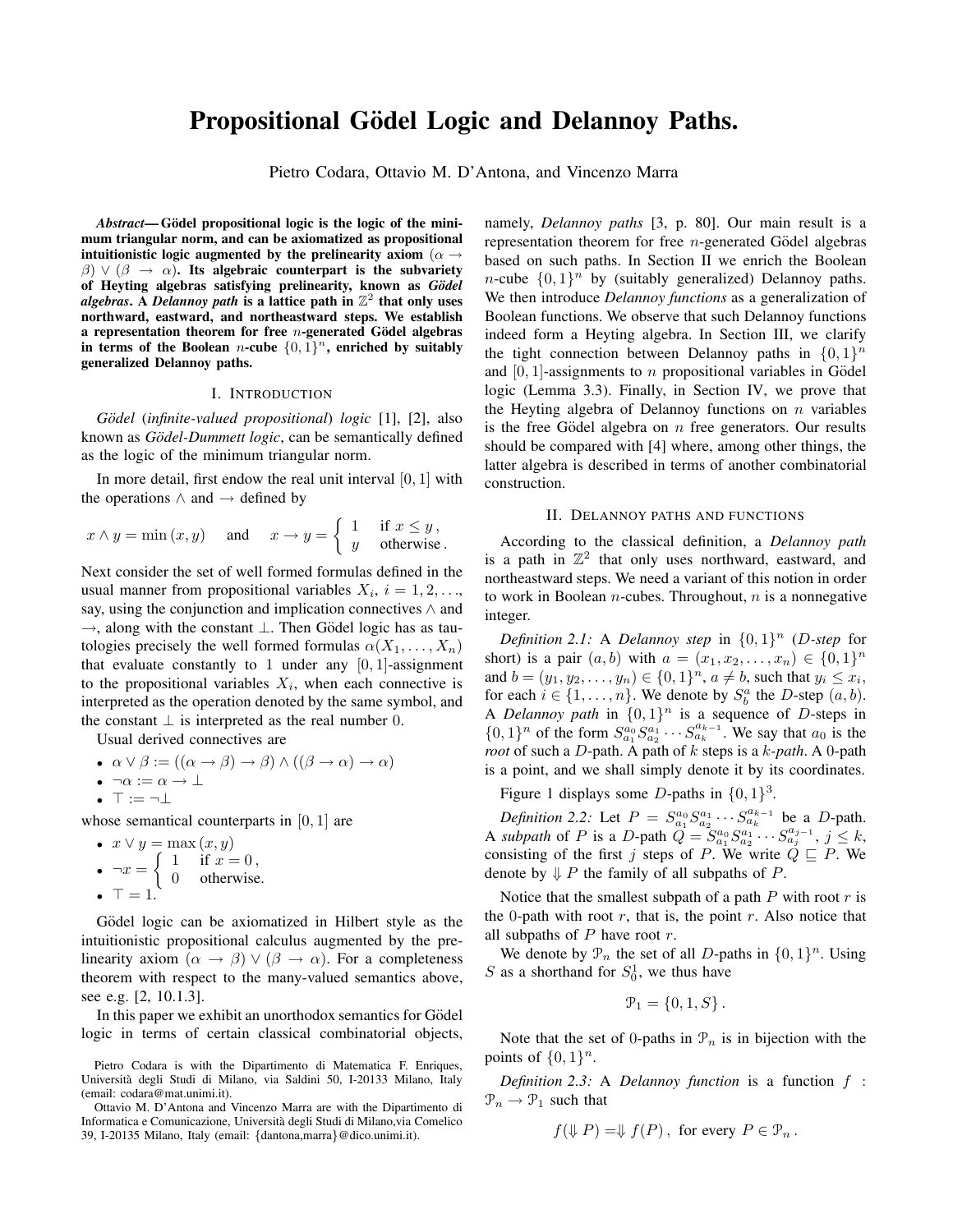

Fig. 1. Some D-paths in the <sup>3</sup>-cube.

Restricting the domain of Delannoy functions to the set of all 0-paths we recover the classical case of Boolean functions  $f: \{0,1\}^n \to \{0,1\}$ .

*Definition 2.4:* Given a Delannoy function  $f : \mathcal{P}_n \to \mathcal{P}_1$ , the set  $f^{-1}(1) = \{ P \in \mathcal{P}_n : f(P) = 1 \}$  is called the *1-set* of  $f$ .

Note that the 1-set  $f^{-1}(1)$  is closed under the operation of taking subpaths, *i.e.*  $\Downarrow f^{-1}(1) = f^{-1}(1)$ .

*Lemma 2.5:* A Delannoy function  $f : \mathcal{P}_n \to \mathcal{P}_1$  is uniquely determined by its 1-set.

*Proof:* Let P be a path in  $\mathcal{P}_n$ ,  $P \notin f^{-1}(1)$ . Note that there does not exist a path  $Q \in f^{-1}(1)$  such that  $P \sqsubseteq$ Q. We next consider two cases. Suppose there exists a path  $Q \in f^{-1}(1)$  such that  $Q \subseteq P$ . Then,  $1 \in f(\downarrow P)$  and, by the definition of Delannoy function,  $1 \in \mathcal{H}(P)$ . Since  $f(P) \neq 1$ , the only other possibility is  $f(P) = S$ . If, on the other hand, there is no path  $Q \in f^{-1}(1)$  such that  $Q \sqsubset P$ , then  $1 \notin f(\mathcal{L} | P) = \mathcal{L} f(P)$ . Thus,  $f(P) = S$  cannot hold, for else we would have  $\mathcal{H}(P) = \{1, S\}$ . Hence,  $f(P) = 0$ .

Consider now the set  $\mathcal{D}_n$  of all Delannoy functions from  $\mathcal{P}_n$  to  $\mathcal{P}_1 = \{0, 1, S\}$ . Let us endow  $\mathcal{D}_n$  with binary operations  $\land$ ,  $\lor$ ,  $\rightarrow$ , defined pointwise as follows, for  $P \in$  $\mathcal{P}_n$ , and  $f,g \in \mathcal{D}_n$ :

TABLE I

|   |   | q | q |                                            |
|---|---|---|---|--------------------------------------------|
|   |   |   |   |                                            |
|   | S |   | c |                                            |
|   |   |   |   |                                            |
| S |   |   |   |                                            |
| S | S | S | S | 1 if $M \sqsubseteq N$ ,<br>$S$ otherwise. |
| c |   |   |   |                                            |
|   |   |   |   |                                            |
|   | c |   |   |                                            |
|   |   |   |   |                                            |

In the table above, the symbols  $M$ , N denote the  $\sqsubseteq$ -maximal subpaths of P such that  $f(M) = g(N) = 1$ . Such subpaths always exist, as one easily verifies using the definition of Delannoy function.

The following lemma, to be used in the sequel, is promptly established. We omit the proof for the sake of brevity.

*Lemma 2.6:*  $\mathcal{D}_n$  is closed under the operations  $\wedge, \vee, \rightarrow$ . In particular, the constant functions  $c_0, c_1$  that send every  $P \in \mathcal{P}_n$  to the element  $0 \in \mathcal{P}_1$  and  $1 \in \mathcal{P}_1$ , respectively, belong to  $\mathcal{D}_n$ . Moreover,  $\langle \mathcal{D}_n, \wedge, \vee, \to, c_0, c_1 \rangle$  is a Heyting algebra.

To illustrate the Heyting algebra structure of Delannoy functions, we derive the Hasse diagram of  $\mathcal{D}_1$ . Let us display a function  $f \in \mathcal{D}_1$  by listing the images of each element of the domain:

(f(0) f(1) f(S)).

It is easy to verify that there are exactly six Delannoy functions in  $\mathcal{D}_1$ , namely:

$$
(0\;0\;0),\;(0\;1\;S),\;(0\;1\;1),\;(1\;0\;0),\;(1\;1\;S),\;(1\;1\;1).
$$

Using Table I we can immediately compute the Hasse diagram of  $\mathcal{D}_1$ . To illustrate the relationship between Delannoy functions and Gödel logic, let us show how to associate with each function a formula in the single variable  $X$ . To the identity function  $(0 1 S)$  one associates the formula X. Next notice that the function  $(1\ 0\ 0)$  can be obtained as  $(0\ 1\ S) \rightarrow c_0$ . Recalling that, as usual, negation is defined by  $\neg \alpha = \alpha \rightarrow \bot$ , we can write

$$
(1\ 0\ 0) = \neg(0\ 1\ S).
$$

Hence, one associates the formula  $\neg X$  with the Delannoy function (1 0 0). Similarly, observe that  $(0\ 0\ 0) = (0\ 1\ S) \wedge$  $(1\ 0\ 0)$  and that  $(1\ 1\ S) = (0\ 1\ S) \vee (1\ 0\ 0)$ . The remaining functions are promptly derived in a similar fashion. Table II summarizes the results. $<sup>1</sup>$ </sup>

| $X \wedge \neg X$ |
|-------------------|
| $\neg\neg X$      |
| $X \vee \neg X$   |
| $\vee \neg\neg X$ |
|                   |

In Figure 2 we show the Hasse diagram of  $\mathcal{D}_1$  with nodes labelled by formulas as in Table II.

Note that the triplets describing Delannoy functions in  $\mathcal{D}_1$ are ordered coordinatewise, according to the relations  $0 \leq$  $S \leq 1$ .

Direct computation using Delannoy functions shows that  $\mathcal{D}_2$  has 342 elements. (A recursive formula for the size of  $\mathcal{D}_n$  can be found in [6], [7].)

<sup>&</sup>lt;sup>1</sup>We remark that the analogous tables for more than one variable must mention the implication connective. Indeed,  $\rightarrow$  is not definable from  $\land, \lor, \neg, \bot, \top$  in Gödel logic [5].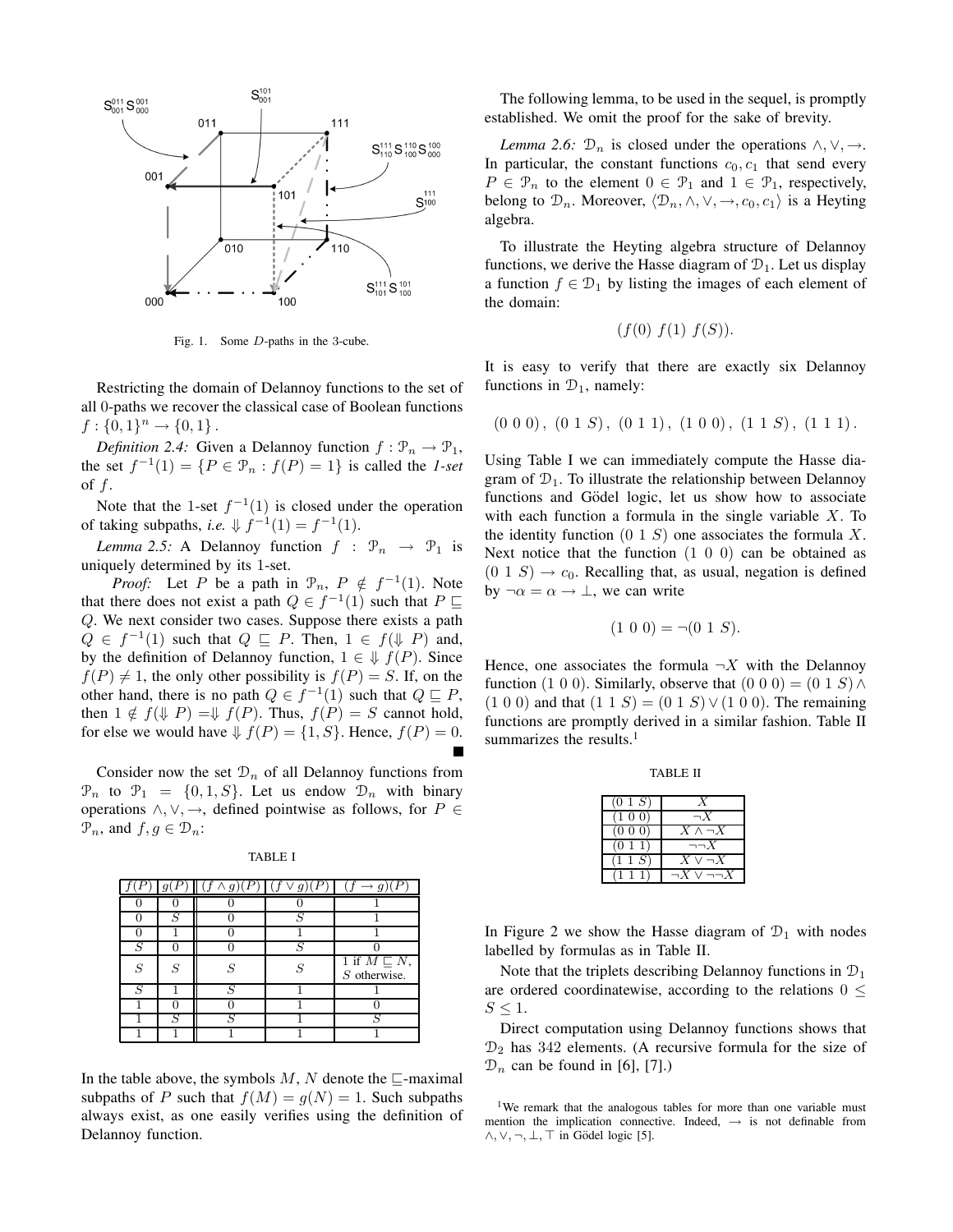

Fig. 2. The Heyting algebra  $\mathcal{D}_1$ .

## III. ASSIGNMENTS VS. DELANNOY PATHS

Let  $(P, \leq)$  be a partially ordered set and  $Q \subseteq P$ . Recall that the *downset* of Q is

$$
\downarrow Q = \{ p \in P \mid p \le q, \text{ for some } q \in Q \}.
$$

We write  $\downarrow p$  for  $\downarrow \{p\}$ . A partially ordered set  $(P, \leq)$  is a *forest* if for all  $q \in P$  the downset  $\downarrow q$  is a chain (*i.e.*, a totally ordered set). A *tree* is a forest with a bottom element, called the *root* of the tree. A *subforest* of a forest P is the downset of some  $Q \subseteq P$ .

Unions and intersections of subforests are again subforests. Following [8], we define an implication between subforests by

$$
F_1 \to F_2 = \{ p \in P \mid \downarrow p \cap F_1 \subseteq \downarrow p \cap F_2 \}, \qquad (1)
$$

where  $F_1$  and  $F_2$  are subforests of  $(P, \le)$ . It is easy to check that  $F_1 \rightarrow F_2$  indeed is a subforest of  $(P, \leq)$ .

We now note that the set of Delannoy paths,  $\mathcal{P}_n$ , is partially ordered by the subpath relation,  $\sqsubseteq$ , and is in fact a forest. In Figure 3 we display  $(\mathcal{P}_2, \sqsubseteq)$ .



Fig. 3. The forest  $\mathcal{P}_2$ .

We next turn to assignments and their relationship with forests of Delannoy paths.

Let us consider well formed formulas over propositional variables  $X_i$ ,  $i = 1, 2, \ldots$ . As is standard, by an *assignment* we mean a function  $\mu$  from well formed formulas to [0, 1]  $\subset$ R such that, for any two such formulas  $\alpha$ ,  $\beta$ ,

- 
- $\mu(\alpha \wedge \beta) = \min{\mu(\alpha), \mu(\beta)}$ .<br>•  $\mu(\alpha \vee \beta) = \max{\mu(\alpha), \mu(\beta)}$ . •  $\mu(\alpha \vee \beta) = \max{\mu(\alpha), \mu(\beta)}.$ <br>( 1 if  $\mu(\alpha) \leq \beta$
- $\mu(\alpha \to \beta) = \begin{cases} 1, & \text{if } \mu(\alpha) \leq \mu(\beta), \\ \mu(\beta), & \text{otherwise.} \end{cases}$
- $\mu(\neg \alpha) = \begin{cases} 1, & \text{if } \mu(\alpha) = 0, \\ 0, & \text{otherwise.} \end{cases}$
- 
- $\mu(\perp)=0$
- $\mu(\top)=1$

*Definition 3.1:* We say that two assignments  $\mu$  and  $\nu$  are *equivalent over the first* n *variables*, or *n-equivalent*, written  $\mu \equiv_n \nu$ , if and only if, for all  $i, j \in \{1, \ldots, n\}$ , the following conditions hold:

(a)  $\mu(X_i) = 0 \iff \nu(X_i) = 0,$ <br>(b)  $\mu(X_i) = 1 \iff \nu(X_i) = 1$ (b)  $\mu(X_i) = 1 \iff \nu(X_i) = 1,$ <br>(c)  $\mu(X_i) = \mu(X_i) \iff \mu(X_i) = \nu(X_i)$ (c)  $\mu(X_i) = \mu(X_j) \iff \nu(X_i) = \nu(X_j),$ <br>(d)  $\mu(X_i) \le \mu(X_j) \iff \nu(X_i) \le \nu(X_j)$ (d)  $\mu(X_i) < \mu(X_j) \iff \nu(X_i) < \nu(X_j)$ .

Clearly,  $\equiv_n$  is an equivalence relation; let us write  $\mathcal{F}_n$  for the (finite) set of equivalence classes of  $\equiv_n$ . The significance of this definition is that equivalent assignments cannot be told apart by the formulas they make true. Indeed, it is not difficult to show that if  $\alpha(X_1,\ldots,X_n)$  is a well formed formula in Gödel logic, and  $\mu$ ,  $\nu$  are two *n*-equivalent assignments, then

$$
\mu(\alpha(X_1,\ldots,X_n))=1\Longleftrightarrow \nu(\alpha(X_1,\ldots,X_n))=1.
$$

We further define a partial order on  $\mathcal{F}_n$ .

*Definition 3.2:* Let  $[\mu]_{\equiv n}$  and  $[\nu]_{\equiv n}$  be two equivalence classes of assignments. We define  $[\mu]_{\equiv_n} \leq [\nu]_{\equiv_n}$  if and only if, for all  $i, j \in \{1, \ldots, n\}$ , the following conditions hold:

(i) 
$$
\mu(X_i) = 0
$$
  $\iff$   $\nu(X_i) = 0$ ,  
\n(ii)  $\mu(X_i) < 1$   $\implies$   $\nu(X_i) < 1$ ,  
\n(iii)  $\mu(X_i) = \mu(X_j) < 1$   $\implies$   $\nu(X_i) = \nu(X_j)$ ,  
\n(iv)  $\mu(X_i) < \mu(X_j)$   $\implies$   $\nu(X_i) < \nu(X_j)$ .

One checks that  $\leq$  in Definition 3.2 indeed is a partial order on  $\mathcal{F}_n$ . In fact,  $(\mathcal{F}_n, \leq)$  and  $(\mathcal{P}_n, \subseteq)$  are order-isomorphic, as we now show.

Let us construct a function  $F: \mathcal{P}_n \to \mathcal{F}_n$ . Given a path  $P = S_{a_1}^{a_0} S_{a_1}^{a_1} \cdots S_{a_k}^{a_{k-1}} \in \mathcal{P}_n$ , let  $a_0 = (y_1, \ldots, y_n)$ ,  $a_k = (z_1, \ldots, z_n) \in I_0, 1, n$ . Then  $F(P) = [u]_1$  is defined as  $(z_1,...,z_n) \in \{0,1\}^n$ . Then  $F(P)=[\mu]_{\equiv n}$  is defined as follows: follows:

(*Variables set to* 0 *and* 1.) For  $i \in \{1, \ldots, n\}$ 

$$
\mu(X_i) = \begin{cases}\n0 & \text{if } y_i = 0; \\
1 & \text{if } z_i = 1; \\
0 < \mu(X_i) < 1 \quad \text{if } y_i = 1 \text{ and } z_i = 0.\n\end{cases}
$$

(*Order between variables*.) For each pair of indices  $i, j \in$ <br> $j_1, j_2, \ldots, j_k$  such that  $y_i - y_j = 1$  and  $z_i - z_j = 0$  there  $\{1,\ldots,n\}$  such that  $y_i = y_j = 1$  and  $z_i = z_j = 0$  there is a unique D-step say  $S^{a_{r-1}}$  in which the *i*<sup>th</sup> coordinate is a unique D-step, say  $S_{ar}^{a_r^2-1}$ , in which the i<sup>th</sup> coordinate<br>decreases and a unique D-step, say  $S_{ar}^{a_s-1}$  in which the i<sup>th</sup> decreases, and a unique D-step, say  $S_{a_s}^{a_{s-1}}$ , in which the j<sup>th</sup> coordinate decreases. Then coordinate decreases. Then: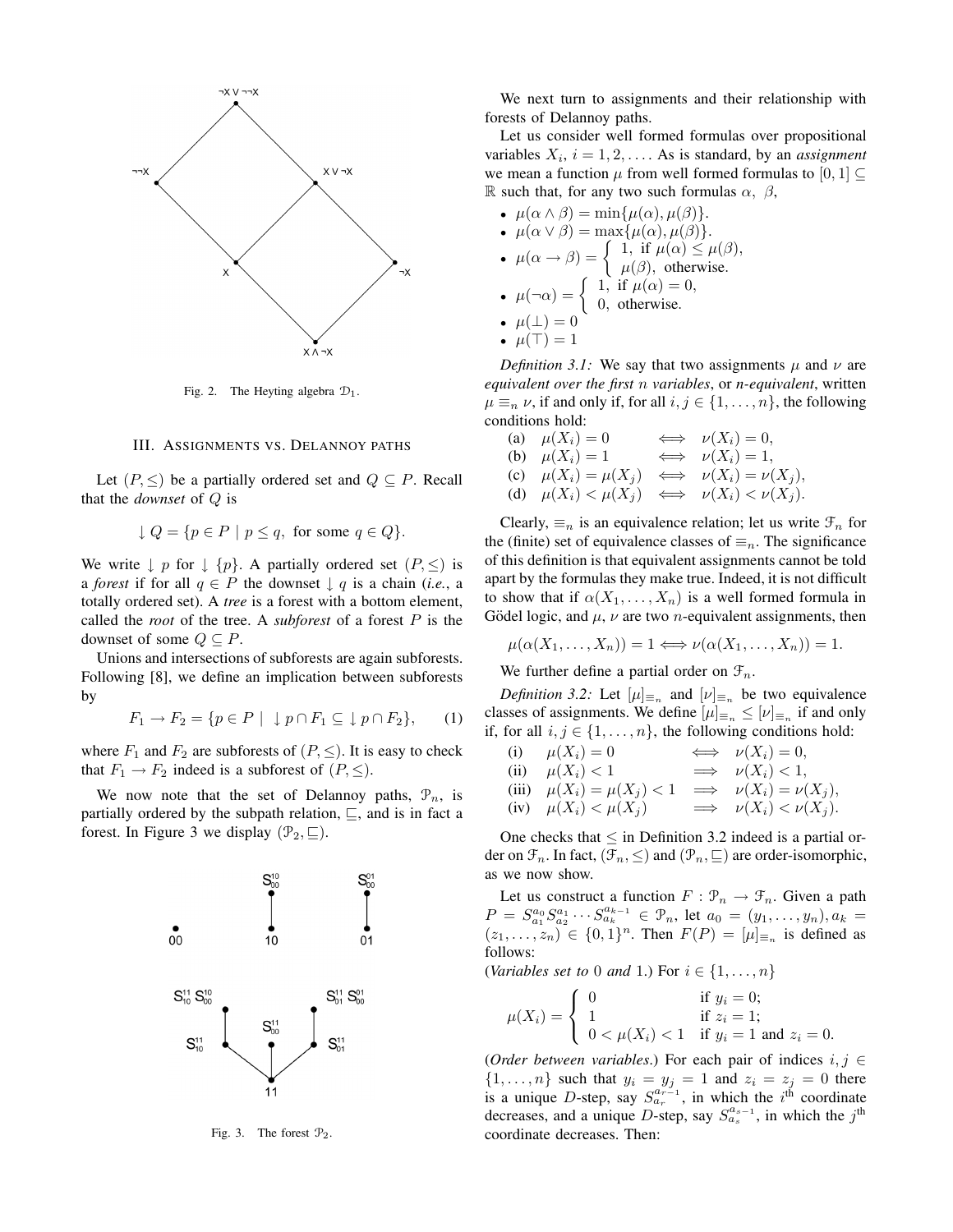- if  $r < s$  then  $\mu(X_i) < \mu(X_i)$ ;
- if  $r = s$  then  $\mu(X_i) = \mu(X_i);$
- if  $r > s$  then  $\mu(X_i) > \mu(X_j)$ .

For example, if we take  $P = S_{111}^{111} S_{100}^{110} \in \mathcal{P}_3$ , then  $[\mu]_{\equiv_3} = (P)$  is the class of those assignments such that  $F(P)$  is the class of those assignments such that

$$
0 < \mu(X_3) < \mu(X_2) < \mu(X_1) = 1.
$$

*Lemma 3.3:* The function  $F : \mathcal{P}_n \to \mathcal{F}_n$  is a bijection. Moreover, for all  $P \in \mathcal{P}_n$ ,

$$
F(\downarrow P) = \downarrow F(P). \tag{2}
$$

In particular,  $(\mathcal{F}_n, \leq)$  is a forest.

*Proof:* For each  $[\mu]_{\equiv n} \in \mathcal{F}_n$ , we show how to construct a unique path  $P \in \mathcal{P}_n$  such that  $F(P)=[\mu]_{\equiv_n}$ . Let  $\pi$  be a permutation of the indices  $1, \ldots, n$  such that

$$
0 \le \mu(X_{\pi(1)}) \le \mu(X_{\pi(2)}) \le \cdots \le \mu(X_{\pi(n)}) \le 1.
$$

Let  $r_0 = 0$  if  $\mu$  sets no variable to 0, and

$$
r_0 = \max\{j \in \{1, ..., n\} \mid \mu(X_{\pi(j)}) = 0\}
$$

otherwise. Similarly, let  $s = n + 1$  if  $\mu$  sets no variable to 1, and

$$
s = \min\{j \in \{1, ..., n\} \mid \mu(X_{\pi(j)}) = 1\}
$$

otherwise. To construct  $P$ , first note that the only possible choice for the root  $a_0 = \{x_1^0, \ldots, x_n^0\}$  is

$$
x_j^0 = \begin{cases} 0 & \text{if } r_0 \ge 1 \text{ and } j \in \{\pi(1), \dots, \pi(r_0)\}; \\ 1 & \text{otherwise.} \end{cases}
$$

Therefore, if  $s = r_0 + 1$ , then P is the 0-path  $a_0$ . Otherwise, P must have at least one step, say  $S_{a_1}^{a_0}$  with  $a_1 =$  ${x_1^1, \ldots, x_n^1}$ . Upon setting

$$
r_1 = \max\{j \in \{r_0 + 1, \ldots, s - 1\} | \mu(X_{\pi(j)}) = \mu(X_{\pi(r_0+1)})\},\,
$$

direct inspection shows that  $a_1$  is uniquely determined as:

$$
x_j^1 = \begin{cases} 0 & \text{if } j \in \{\pi(1), \dots, \pi(r_1)\}; \\ 1 & \text{if } j \in \{\pi(r_1+1), \dots, \pi(n)\}. \end{cases}
$$

If now  $s = r_1 + 1$ , then P is the 1-path  $S_{a_1}^{a_0}$ . Otherwise, iterate the construction.

It remains to show (2). But since  $F$  is a bijection, to prove (2) suffices to show that  $F$  is order preserving. To this end let  $P$  be a k-path of  $\mathcal{P}_n$  and  $Q$  an h-subpath of  $P$ . Let  $F(P)=[\mu]_{\equiv n}$  and  $F(Q)=[\nu]_{\equiv n}$ . We only need to show  $[\nu]_{\equiv n} \leq [\mu]_{\equiv n}$ , according to Definition 3.2. We immediately notice by the first clause in the definition of  $F$  that

$$
\mu(X_j) = 0 \Longleftrightarrow \nu(X_j) = 0,
$$

for each  $j = 1, \ldots, n$  and (i) in Definition 3.2 is verified. Similarly, one checks that (ii) in Definition 3.2 is satisfied. Moreover, if  $\nu(X_r) = \nu(X_s) < 1$ , for  $r, s \in \{1, \ldots, h\}$ , then there is a step in Q in which the  $r<sup>th</sup>$  and the  $s<sup>th</sup>$ coordinates decrease together. The same step belongs to P, hence  $\mu(X_r) = \mu(X_s) < 1$ , and Condition (iii) is verified. Finally, if  $\nu(X_r) < \nu(X_s)$  then there is a step of Q in which the  $r<sup>th</sup>$  coordinate decreases while the  $s<sup>th</sup>$  keeps its value 1. Since this step also is in  $P$ ,  $\mu(X_r) < \mu(X_s)$  and the last condition in Definition 3.2 is met.

In Figure 4 we display  $(\mathcal{F}_2, \leq)$ ; compare with Figure 3.





## IV. MAIN RESULT

Let us denote by  $\text{Sub}(\mathcal{F}_n)$  the set of all subforests of  $\mathcal{F}_n$ . Recall from Section II that  $\text{Sub}(\mathcal{F}_n)$  comes equipped with operations  $\cap$ , ∪, →. Moreover, the lattice  $\langle \text{Sub}(\mathcal{F}_n), \cap, \cup \rangle$ has  $\mathcal{F}_n$  and  $\emptyset$  as top and bottom, respectively.

Certain subforests of  $\mathcal{F}_n$  correspond to propositional variables.

*Definition 4.1:* For each  $i = 1, \ldots, n$ , we define

$$
\chi_i = \{ [\mu]_{\equiv_n} \mid \mu(X_i) = 1 \}
$$

to be the *i*<sup>th</sup> *generating subforest* of  $\mathcal{F}_n$ .

We prepare a lemma.

*Lemma 4.2*:  $\langle \text{Sub}(\mathcal{F}_n), \cap, \cup, \to, \emptyset, \mathcal{F}_n \rangle$  is a Gödel algebra freely generated by the generating subforests.

*Proof:* The proof is a straightforward translation of [7, Remark 2 and Proposition 2.4] in the language of assignments (Section III).

The Delannoy analog of generating subforests are projection functions:

*Definition 4.3:* Let  $P = S_{a_0}^{a_0} S_{a_1}^{a_1} \cdots S_{a_k}^{a_{k-1}} \in \mathcal{P}_n$ . Let  $P = (x, x_0, x_1)$  and  $a_1 = (a_1, a_2, a_3)$ . We define  $a_0 = (x_1, x_2, \dots, x_n)$  and  $a_k = (y_1, y_2, \dots, y_n)$ . We define<br>the projection functions  $\pi : \mathcal{P} \to \mathcal{P}$ ,  $i \in \{1, \dots, n\}$  by the *projection functions*  $\pi_i : \mathcal{P}_n \to \mathcal{P}_1, i \in \{1, \ldots, n\}$  by

$$
\pi_i(P) = \begin{cases} 0 & \text{if } x_i = 0; \\ 1 & \text{if } y_i = 1; \\ S & \text{if } x_i = 1 \text{ and } y_i = 1 \end{cases}
$$

 $\int S$  if  $x_i = 1$  and  $y_i = 0$ .<br>One immediately checks that each projection function is a Delannoy function.

We are now ready to prove our main result.

*Theorem 4.4:*  $\langle \mathcal{D}_n, \wedge, \vee, \to, c_0, c_1 \rangle$  is a Gödel algebra freely generated by the projection functions  $\pi_1, \ldots, \pi_n$ .

*Proof:* By Lemma 2.6,  $\langle \mathcal{D}_n, \wedge, \vee, \to, c_0, c_1 \rangle$  is a Heyting algebra.